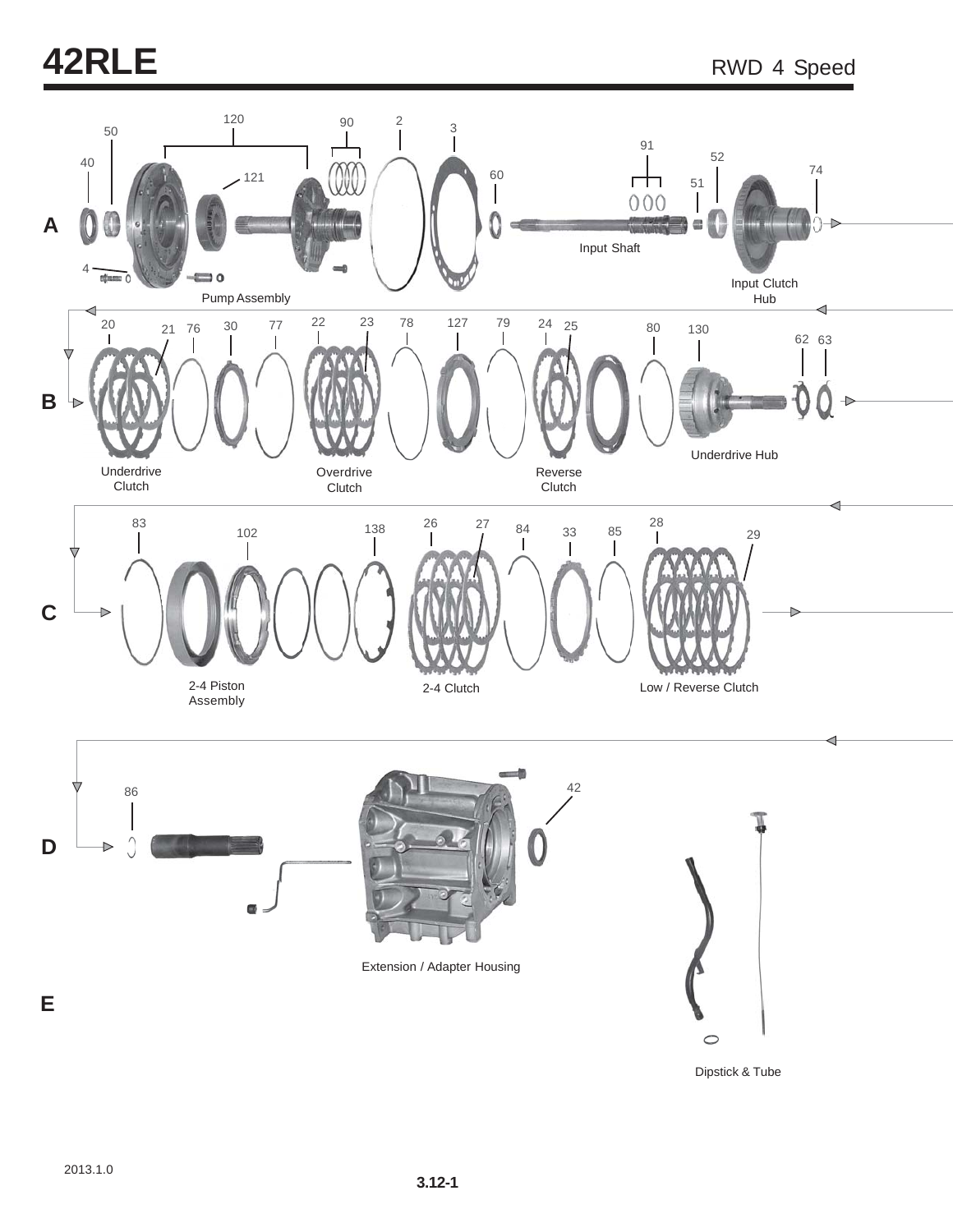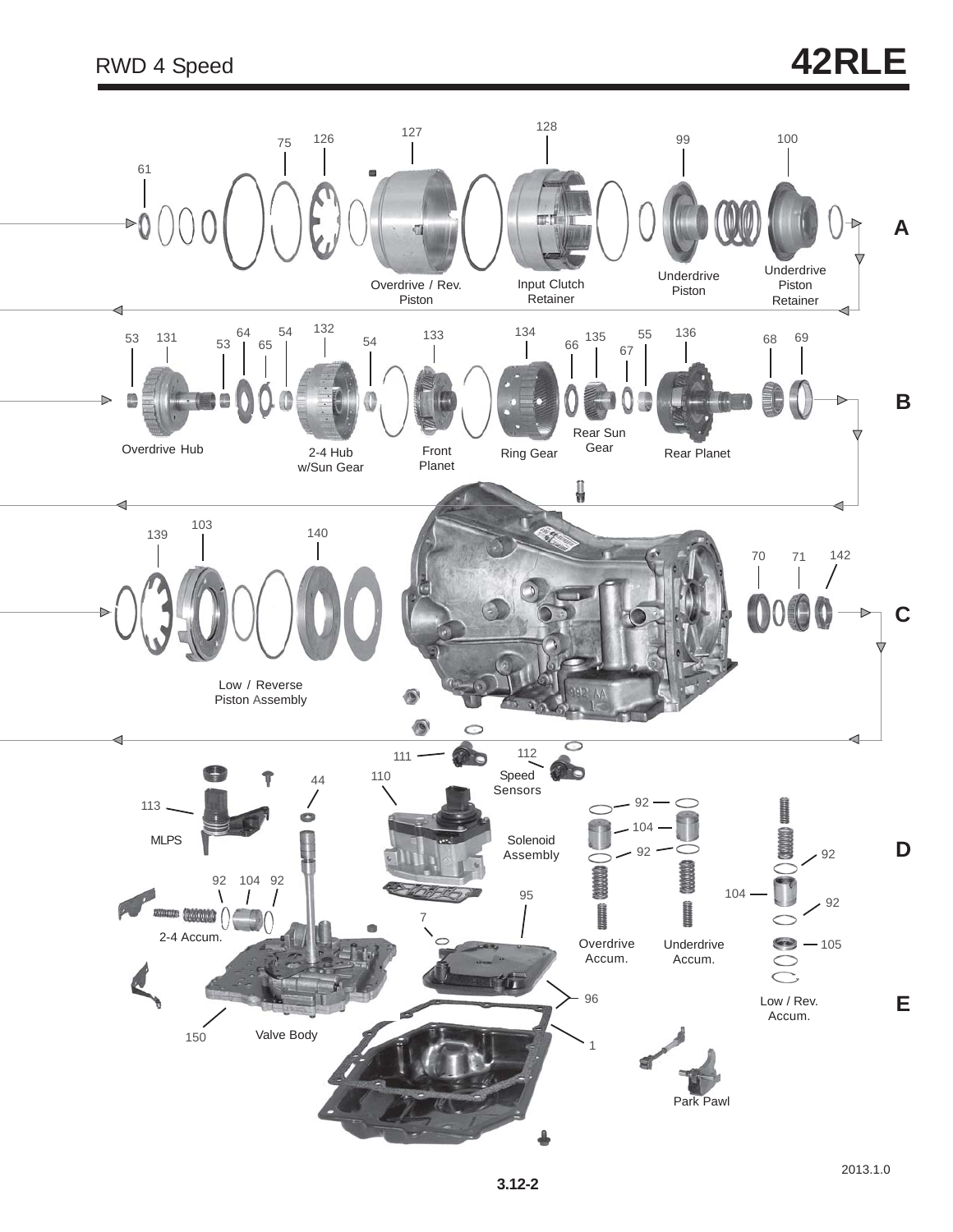## **Chrysler 42RLE (4-Spd. - RWD)**

| ILL.<br>NO.            | <b>PART</b><br><b>NUMBER</b> | <b>PER</b><br><b>CAR</b> | <b>DESCRIPTION</b>                                                                                                                                                         | <b>YEARS</b> |  |  |
|------------------------|------------------------------|--------------------------|----------------------------------------------------------------------------------------------------------------------------------------------------------------------------|--------------|--|--|
|                        | TM42RLE                      |                          |                                                                                                                                                                            |              |  |  |
|                        |                              |                          | <b>REBUILDER BOX KITS</b>                                                                                                                                                  |              |  |  |
|                        |                              |                          | MRK3200R-S <sup>1,2</sup> Master Rebuilder Kit (w/o Steels) High Energy Frictions 2003-On                                                                                  |              |  |  |
|                        | K3200R-S <sup>1,2</sup>      |                          |                                                                                                                                                                            |              |  |  |
|                        |                              |                          | <b>Steel Plate Sub-Kits:</b>                                                                                                                                               |              |  |  |
|                        | K3200A-9                     |                          |                                                                                                                                                                            |              |  |  |
|                        |                              |                          | <b>OVERHAUL KITS, GASKET SETS, AND SEAL KITS</b>                                                                                                                           |              |  |  |
| ---                    | $K32900R^{1,2}$              |                          |                                                                                                                                                                            |              |  |  |
|                        | K32900R-1 <sup>1,2</sup>     |                          |                                                                                                                                                                            |              |  |  |
|                        | K32900R-8<br>K32900-7        |                          |                                                                                                                                                                            |              |  |  |
|                        |                              |                          | <sup>1</sup> Kits contain only a Duraprene pan gasket.<br><sup>2</sup> Units utilize Molded Rubber L/R, 2-4 and Accumulator Pistons, please order K32900R-4<br>separately. |              |  |  |
|                        |                              |                          | <b>GASKET AND RUBBER COMPONENTS</b>                                                                                                                                        |              |  |  |
| 1E                     | 32170R                       | $\mathbf{1}$             |                                                                                                                                                                            |              |  |  |
| 2A                     | 48100                        | 1                        |                                                                                                                                                                            |              |  |  |
| 3A                     | 32101                        | $\mathbf{1}$             |                                                                                                                                                                            |              |  |  |
| 4A<br>7E               | 3601SL<br>3410L              | 5<br>$\mathbf{1}$        |                                                                                                                                                                            |              |  |  |
| $---$                  | 29141                        | $\mathbf{1}$             |                                                                                                                                                                            |              |  |  |
| $---$                  | 37140A                       |                          |                                                                                                                                                                            |              |  |  |
|                        |                              |                          | <b>CLUTCH PLATES</b>                                                                                                                                                       |              |  |  |
| 20 <sub>B</sub>        | 32308HE*                     | 4                        |                                                                                                                                                                            |              |  |  |
| 21B                    | 32309                        | 4                        |                                                                                                                                                                            |              |  |  |
| 22B                    | 32308HE*                     | $\overline{4}$           | Overdrive Friction (High Energy)  28T, .071" - 5.433" O.D.  2003-On                                                                                                        |              |  |  |
| 23B                    | 32309                        | 3                        |                                                                                                                                                                            |              |  |  |
|                        |                              |                          |                                                                                                                                                                            |              |  |  |
| 24B<br>25B             | 32308HE*<br>32309            | 2<br>$\mathbf{1}$        | Reverse Input Friction (High Energy)  28T, .071" - 5.433" O.D.  2003-On                                                                                                    |              |  |  |
|                        |                              |                          |                                                                                                                                                                            |              |  |  |
| 26C<br>27C             | 32304HE*<br>32305            | 4<br>4                   |                                                                                                                                                                            |              |  |  |
|                        |                              |                          |                                                                                                                                                                            |              |  |  |
| 28C<br>29C             | 32321HE*<br>32322            | 5<br>5                   |                                                                                                                                                                            |              |  |  |
|                        | <b>K3200B-F</b>              | $\mathbf{1}$             | * Warning: Do not use sanded or tumbled steel plates with high energy frictions!!                                                                                          |              |  |  |
| <b>PRESSURE PLATES</b> |                              |                          |                                                                                                                                                                            |              |  |  |
| 30B                    | <b>K32312HA</b>              | $\mathbf{1}$             | Under/Overdrive Reaction Plate224" w/.090" Snap Ring/32254H 2003-On                                                                                                        |              |  |  |
| 30B                    | <b>K32312HB</b>              | $\mathbf{1}$             | Under/Overdrive Reaction Plate244" w/.090" Snap Ring/32254H 2003-On                                                                                                        |              |  |  |
| 30B                    | <b>K32312HC</b>              | $\mathbf{1}$             | Under/Overdrive Reaction Plate265" w/.090" Snap Ring/32254H 2003-On                                                                                                        |              |  |  |
|                        |                              |                          |                                                                                                                                                                            |              |  |  |
| 33C<br>33C             | K32313J<br><b>K32313JB</b>   |                          |                                                                                                                                                                            |              |  |  |
| 33C                    | <b>K32313JD</b>              |                          |                                                                                                                                                                            |              |  |  |
| 33C                    | <b>K32313JF</b>              |                          |                                                                                                                                                                            |              |  |  |
|                        |                              |                          |                                                                                                                                                                            |              |  |  |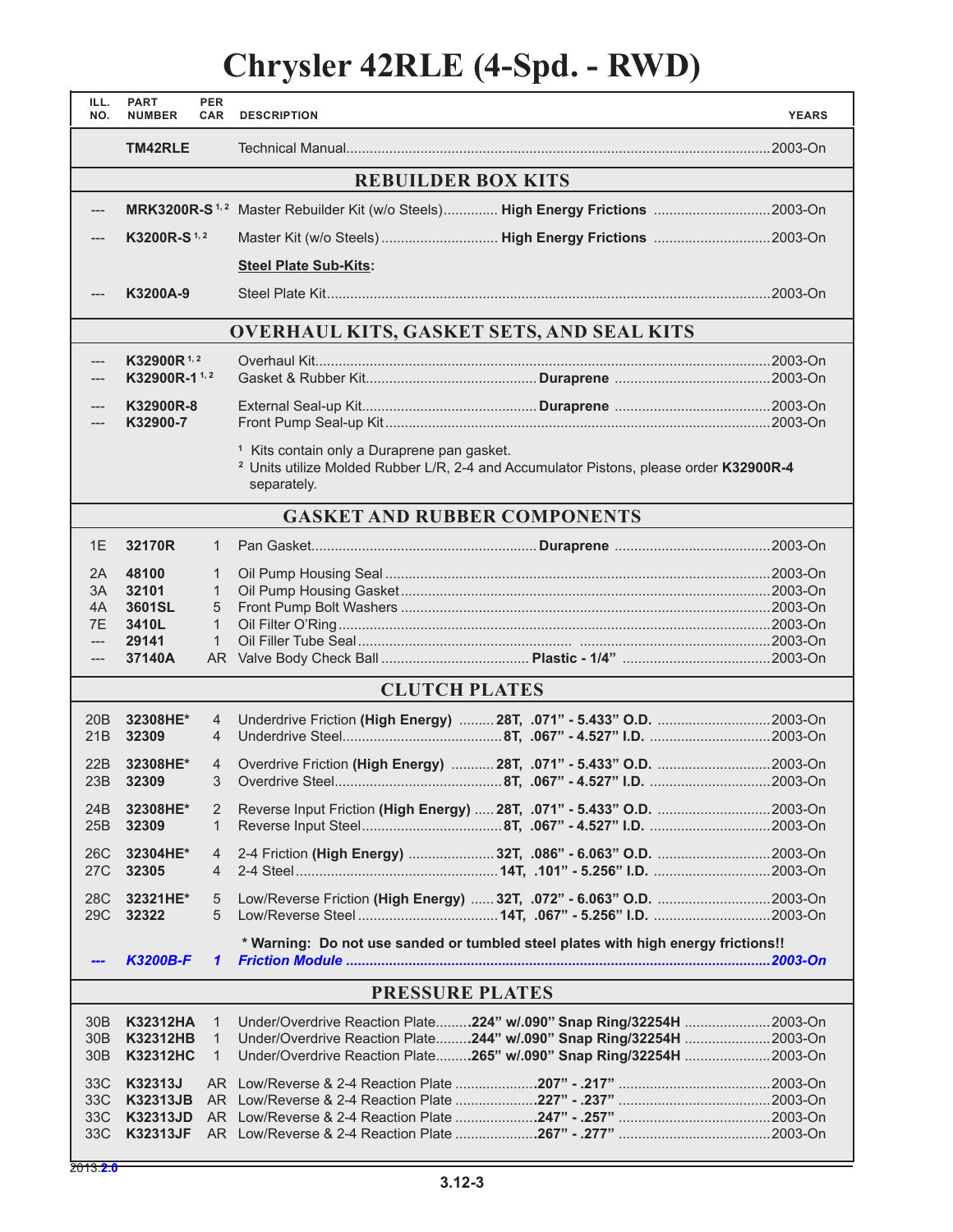## **Chrysler 42RLE (4-Spd. - RWD)**

| ILL.<br>NO.             | <b>PART</b><br><b>NUMBER</b> | <b>PER</b><br><b>CAR</b> | <b>DESCRIPTION</b>                                            | <b>YEARS</b> |  |  |
|-------------------------|------------------------------|--------------------------|---------------------------------------------------------------|--------------|--|--|
| <b>METAL CLAD SEALS</b> |                              |                          |                                                               |              |  |  |
|                         | 40A 12575                    | $\mathbf{1}$             |                                                               |              |  |  |
|                         |                              |                          |                                                               |              |  |  |
| 42D                     | 37551B                       | 1                        |                                                               |              |  |  |
| 42D                     | 201049                       | $\mathbf{1}$             |                                                               |              |  |  |
| 44 <sub>D</sub>         | 32507                        | $\mathbf{1}$             |                                                               |              |  |  |
|                         |                              |                          | <b>BUSHINGS</b>                                               |              |  |  |
| ---                     | <b>K32980R</b>               | 1                        |                                                               |              |  |  |
| 50A                     | 12502*                       | $\mathbf{1}$             |                                                               |              |  |  |
| 50A                     | 12502A                       | $\mathbf{1}$             |                                                               |              |  |  |
|                         |                              |                          |                                                               |              |  |  |
| 51A                     | 32002N                       | 1                        |                                                               |              |  |  |
| 52A                     | 32004                        | 1                        |                                                               |              |  |  |
| 53B                     | 32003G                       | 2                        |                                                               |              |  |  |
| 53B                     | 32003GW*                     | $\mathbf{1}$             |                                                               |              |  |  |
| 53B                     | 32003HW*                     | $\mathbf{1}$             |                                                               |              |  |  |
| 54 <sub>B</sub>         | 32006G                       | 2                        |                                                               |              |  |  |
| 55B                     | 32009                        | $\mathbf{1}$             |                                                               |              |  |  |
|                         |                              |                          |                                                               |              |  |  |
| ---                     | <b>B6023</b>                 | $\mathbf{1}$             |                                                               |              |  |  |
| ---                     | 37008T                       | $\mathbf{1}$             |                                                               |              |  |  |
|                         |                              |                          | <b>THRUST WASHERS AND BEARINGS</b>                            |              |  |  |
|                         | K32941L                      | $\mathbf{1}$             | Thrust Washer and Thrust Bearing Kit  (No Selectives) 2003-On |              |  |  |
|                         |                              |                          |                                                               |              |  |  |
| 60A                     | 32420                        | 1                        |                                                               |              |  |  |
| 61A                     | 32421                        | $\mathbf{1}$             |                                                               |              |  |  |
| 62B                     | 32400                        | $\mathbf{1}$             |                                                               |              |  |  |
| 63B                     | 32450                        | $\mathbf{1}$             |                                                               |              |  |  |
| 64B                     | 32409                        |                          |                                                               |              |  |  |
| 64B                     | 32409A                       |                          |                                                               |              |  |  |
| 64B                     | 32409B                       |                          |                                                               |              |  |  |
| 64B                     | 32409C                       |                          |                                                               |              |  |  |
| 64B                     | 32409D                       |                          |                                                               |              |  |  |
| 64B<br>64B              | 32409E<br>32409F             |                          |                                                               |              |  |  |
| 64B                     | 32409G                       | AR I                     |                                                               |              |  |  |
| 64B                     | 32409H                       | AR I                     |                                                               |              |  |  |
|                         |                              |                          |                                                               |              |  |  |
| 65B                     | 32402                        | 1                        |                                                               |              |  |  |
| 66B<br>67B              | 32422<br>32421               | 1<br>1                   |                                                               |              |  |  |
|                         |                              |                          |                                                               |              |  |  |
|                         |                              |                          | <b>Taper and Ball Bearings:</b>                               |              |  |  |
| 68B<br>69B              | 32430<br>32431               | 1<br>1                   |                                                               |              |  |  |
|                         |                              |                          |                                                               |              |  |  |
| 70C<br>71C              | 48433<br>48432               | 1<br>1                   |                                                               |              |  |  |
|                         | 12431                        | 1                        |                                                               |              |  |  |
| <b>SNAP RINGS</b>       |                              |                          |                                                               |              |  |  |
|                         |                              |                          |                                                               |              |  |  |
|                         | K32289C                      | 1                        |                                                               |              |  |  |
|                         |                              |                          |                                                               |              |  |  |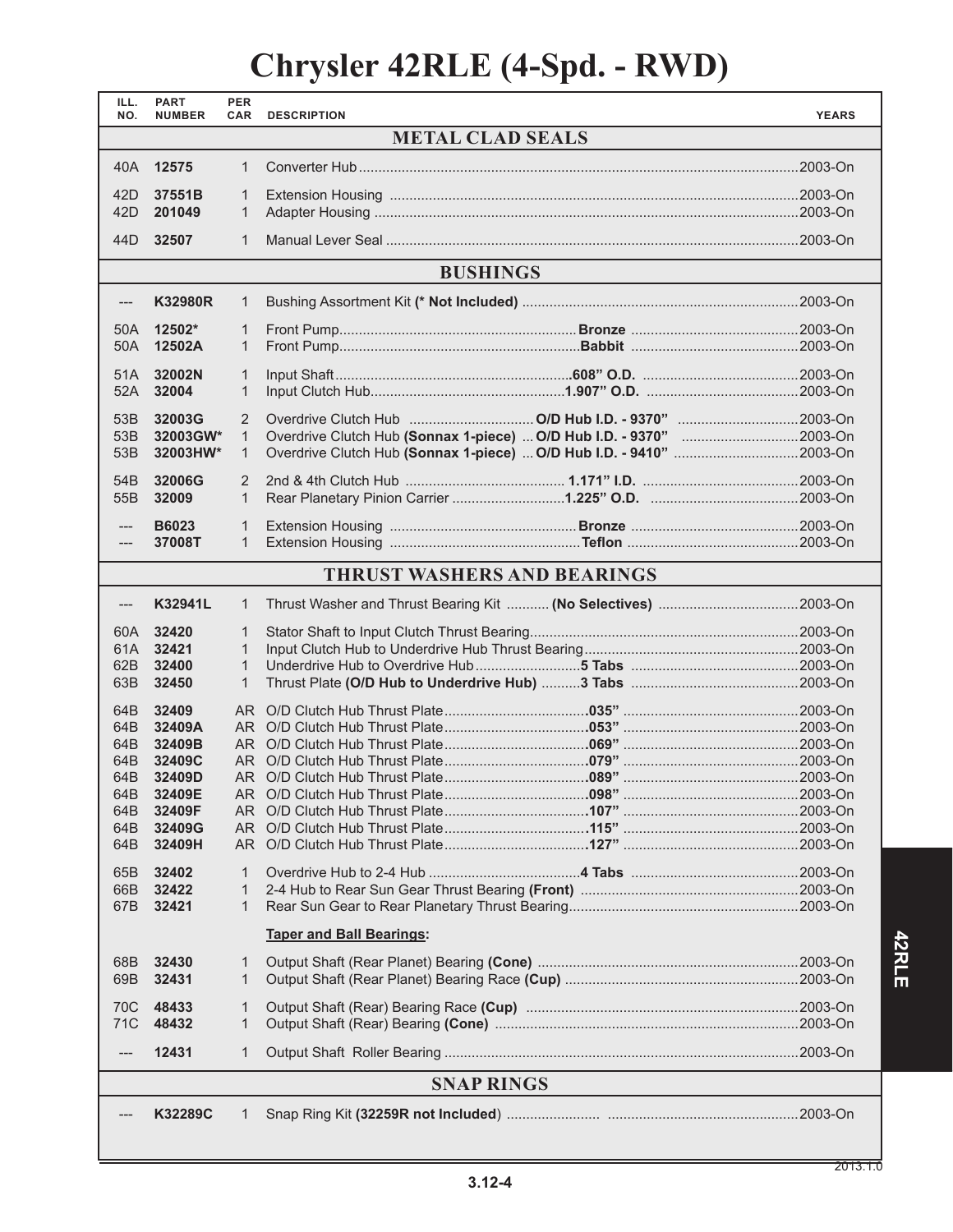## **Chrysler 42RLE - Cont'd.**

| ILL.<br>NO.                     | <b>PART</b><br><b>NUMBER</b> | <b>PER</b><br><b>CAR</b> | <b>DESCRIPTION</b>                                                                                                                                             | <b>YEARS</b> |  |  |
|---------------------------------|------------------------------|--------------------------|----------------------------------------------------------------------------------------------------------------------------------------------------------------|--------------|--|--|
| <b>SNAP RINGS - Cont'd.</b>     |                              |                          |                                                                                                                                                                |              |  |  |
| 74A .                           | 32258                        | $\mathbf{1}$             |                                                                                                                                                                |              |  |  |
| 75A                             | 32256                        | $\mathbf{1}$             |                                                                                                                                                                |              |  |  |
| 76B                             | 32255H                       | $\mathbf{1}$             |                                                                                                                                                                |              |  |  |
| 77B                             | 32254H                       | 1                        |                                                                                                                                                                |              |  |  |
| 78B                             | 32253W                       | 1                        |                                                                                                                                                                |              |  |  |
| 79B                             | 32253                        | $\mathbf{1}$             |                                                                                                                                                                |              |  |  |
| 80 <sub>B</sub>                 | 32250                        | $\mathbf{1}$             |                                                                                                                                                                |              |  |  |
| 80 <sub>B</sub>                 | 32250A                       | 1                        |                                                                                                                                                                |              |  |  |
| 80 <sub>B</sub>                 | 32250B                       | 1                        |                                                                                                                                                                |              |  |  |
| 80 <sub>B</sub>                 | 32250C                       | 1                        |                                                                                                                                                                |              |  |  |
| 83C                             | 32257                        | $\mathbf{1}$             |                                                                                                                                                                |              |  |  |
| 84C                             | 32251J                       | $\mathbf{1}$             |                                                                                                                                                                |              |  |  |
| 85C                             | 32251                        | $\mathbf{1}$             |                                                                                                                                                                |              |  |  |
| 86D                             | 32259R                       | $\mathbf{1}$             | Output Shaft (Adapter) Retaining Clip (Damaged Upon Disassembly) 2003-On                                                                                       |              |  |  |
| <b>SEALING RINGS</b>            |                              |                          |                                                                                                                                                                |              |  |  |
| $---$                           | K32901                       | 1                        |                                                                                                                                                                |              |  |  |
|                                 |                              |                          |                                                                                                                                                                |              |  |  |
| 90A                             | 32200                        | $\overline{4}$           |                                                                                                                                                                |              |  |  |
| 91A                             | 32201T                       | 3                        |                                                                                                                                                                |              |  |  |
| 92D                             | 32202T                       | $\overline{2}$           |                                                                                                                                                                |              |  |  |
| 92D                             | 32202T                       | 6                        |                                                                                                                                                                |              |  |  |
| <b>TRANSMISSION OIL FILTERS</b> |                              |                          |                                                                                                                                                                |              |  |  |
| 95E                             | 32600R                       | $\mathbf{1}$             |                                                                                                                                                                |              |  |  |
| 96E                             | <b>ATK-238</b>               | $\mathbf{1}$             |                                                                                                                                                                |              |  |  |
| 97D                             | 32615R                       | $\mathbf{1}$             |                                                                                                                                                                |              |  |  |
|                                 |                              |                          | <b>PISTONS</b>                                                                                                                                                 |              |  |  |
| ---                             | K32900R-4                    | $\mathbf{1}$             |                                                                                                                                                                |              |  |  |
|                                 |                              |                          |                                                                                                                                                                |              |  |  |
| 99A                             | 32843                        | 1                        |                                                                                                                                                                |              |  |  |
|                                 | 100A 32847*                  | 1                        |                                                                                                                                                                |              |  |  |
|                                 | 102C 32842JA*                | $\mathbf{1}$             |                                                                                                                                                                |              |  |  |
|                                 | 103C 32840R*                 | $\mathbf{1}$             |                                                                                                                                                                |              |  |  |
|                                 | 104D 32782J                  |                          | 1-4 Accumulator Piston Molded Rubber - Factory Discontinued 2003-On                                                                                            |              |  |  |
|                                 | 104D 32782                   |                          |                                                                                                                                                                |              |  |  |
|                                 | 104D K32780                  |                          |                                                                                                                                                                |              |  |  |
|                                 | 104D K32780A<br>105E 32783J  | $\mathbf{1}$             | Low/Reverse Accumulator Piston Cover Molded Rubber - Factory Discontinued 2003-On                                                                              |              |  |  |
|                                 |                              |                          |                                                                                                                                                                |              |  |  |
|                                 |                              |                          | <b>SHIFT ENHANCEMENTS AND VALVES</b>                                                                                                                           |              |  |  |
|                                 | K32943                       | 1                        | SK604 Jr. No Limp Kit (TransGo, Valve Body/Shift Upgrades- w/42RLE Upgrades) 2003-On                                                                           |              |  |  |
|                                 | 328893                       | 1                        | <sup>3</sup> Prevents high line pressure instability.                                                                                                          |              |  |  |
|                                 | K32887 <sup>4</sup>          | 1                        |                                                                                                                                                                |              |  |  |
|                                 |                              |                          | <sup>4</sup> This kit addresses high converter pressure which is responsible for converter shudder,                                                            |              |  |  |
|                                 |                              |                          | friction failure, cooler restriction, and finally, geartrain failure.                                                                                          |              |  |  |
| ---                             | 32898W                       | 1                        | Pressure Regulator Valve (Oversized, Non-TES Models, Use w/K32598W Reamer) .2003-06                                                                            |              |  |  |
| ---                             | 32898TES                     | 1                        | Pressure Regulator Valve (Oversized, TES Models, Use w/K32598TES Reamer)  2007-On                                                                              |              |  |  |
|                                 | 32886VP <sup>5</sup>         | $\mathbf{1}$             |                                                                                                                                                                |              |  |  |
|                                 | 32886VPL <sup>5</sup>        | $\mathbf{1}$             | Solenoid Switch Valve Plugs (Oversized, Non-TES Models, Use w/32586L Reamer) 2003-06                                                                           |              |  |  |
| ---                             | 32886TES <sup>5</sup>        | $\mathbf{1}$             | Solenoid Switch Valve Plugs (Oversized, TES Models, Use w/32586TES Reamer) .2007-On                                                                            |              |  |  |
|                                 |                              |                          | <sup>5</sup> Prevents Plugs from Cocking, Which Causes Erratic TCC Operation and Codes.                                                                        |              |  |  |
| ---<br>---                      | 32885W<br>32885TES           | 1<br>$\mathbf{1}$        | Solenoid Switch Valve (Oversized, Non-TES Models, Use w/32585W Reamer) 2003-06<br>Solenoid Switch Valve (Oversized, TES Models, Use w/32585TES Reamer) 2007-On |              |  |  |